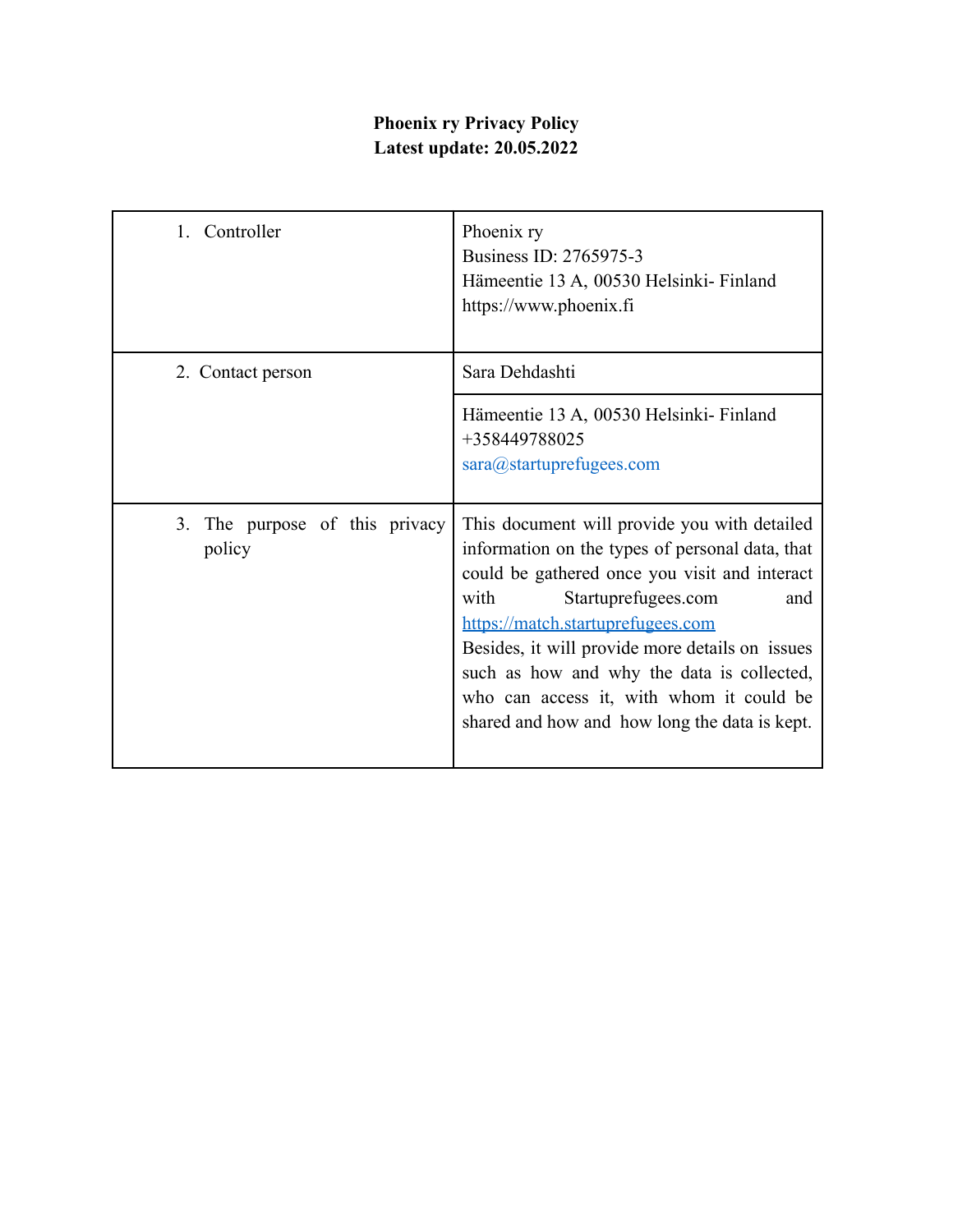| 4. Personal data collected | In case you would like to find a job/develop<br>your skills/establish your own business as an<br>immigrant in Finland or join us and get<br>involved with us, you would need to fill in<br>some personal data. In all situations your<br>personal data will be directly provided by<br>you*. The following explains in detail such<br>situations:                                                                                                                                                                                                                                                                                                                                                                                                                                                                                                                                                                                               |
|----------------------------|-------------------------------------------------------------------------------------------------------------------------------------------------------------------------------------------------------------------------------------------------------------------------------------------------------------------------------------------------------------------------------------------------------------------------------------------------------------------------------------------------------------------------------------------------------------------------------------------------------------------------------------------------------------------------------------------------------------------------------------------------------------------------------------------------------------------------------------------------------------------------------------------------------------------------------------------------|
|                            | 1. Match profile: please note that if<br>you create an account into the<br>Match and make a CV, you will<br>actively<br>and<br>willingly<br>enter<br>different types of personal data<br>(including, name, phone number,<br>email address, date of birth etc.)<br>into the system. It is basically your<br>personal CV/Profile, that you<br>create with your own initiation and<br>consent. We can make sure that all<br>the personal data would be secured<br>in the Match, and we won't share it<br>with anyone, unless specifically<br>asked from you, while the sharing<br>would 100% serve the purpose for<br>which you created the profile and<br>provided the data. The data subject<br>has the right to update, edit,<br>download and remove the data. By<br>downloading your profile, you can<br>transfer your data. We strongly<br>advise you to keep your profile and<br>contact details updated, or contact<br>us to do it for you. |
|                            | Joining us: If you are interested in<br>2.<br>supporting us, one way or another,<br>such as sharing your skills, offering<br>opportunities,<br>job<br>supporting<br>business, you need to fill in some                                                                                                                                                                                                                                                                                                                                                                                                                                                                                                                                                                                                                                                                                                                                          |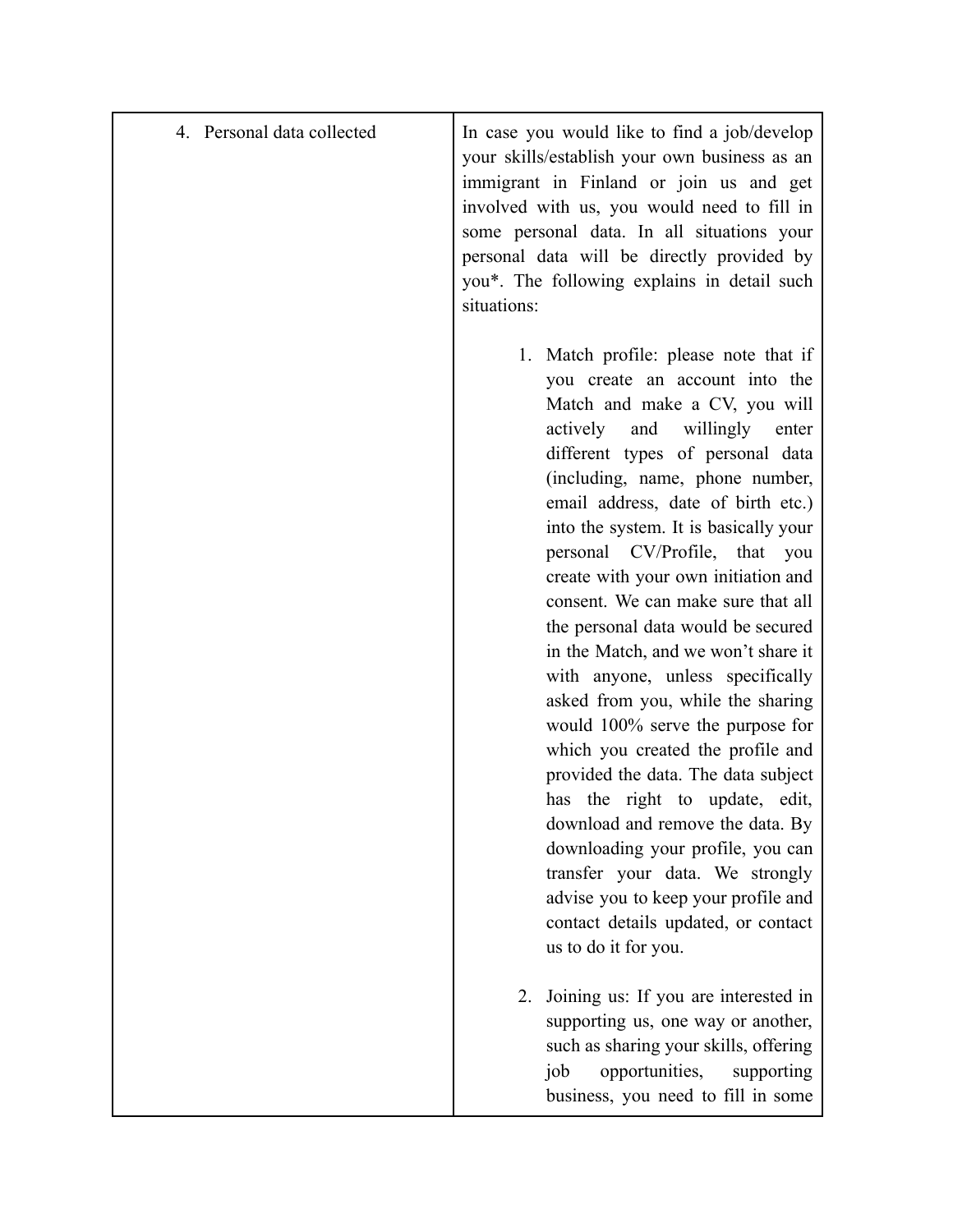personal data, such as your name, company name, email address, phone number. You will, with your own initiation, supply the data, and we will make sure to secure the data and use it only for the purpose for which it was provided.

- 3. Volunteering for us: if you are interested in volunteering for us, you will be directed (by actively clicking on the provided link) <https://bit.ly/3wGaSZ7>. You need to fill in some personal data, including your name, email address and phone number. You enter the data with your own consent and we make sure to keep it secure and use it only for the purpose for which it was provided.
- 4. visiting and interacting with the website: Please see our Cookies' **Policy** [https://startuprefugees.com/cookie-](https://startuprefugees.com/cookie-policy/)

[policy/](https://startuprefugees.com/cookie-policy/) \* In case of visiting our website, there is some data that we could collect from you. Please see our Cookies' Policy [https://startuprefugees.com/cookie-poli](https://startuprefugees.com/cookie-policy/) [cy/](https://startuprefugees.com/cookie-policy/)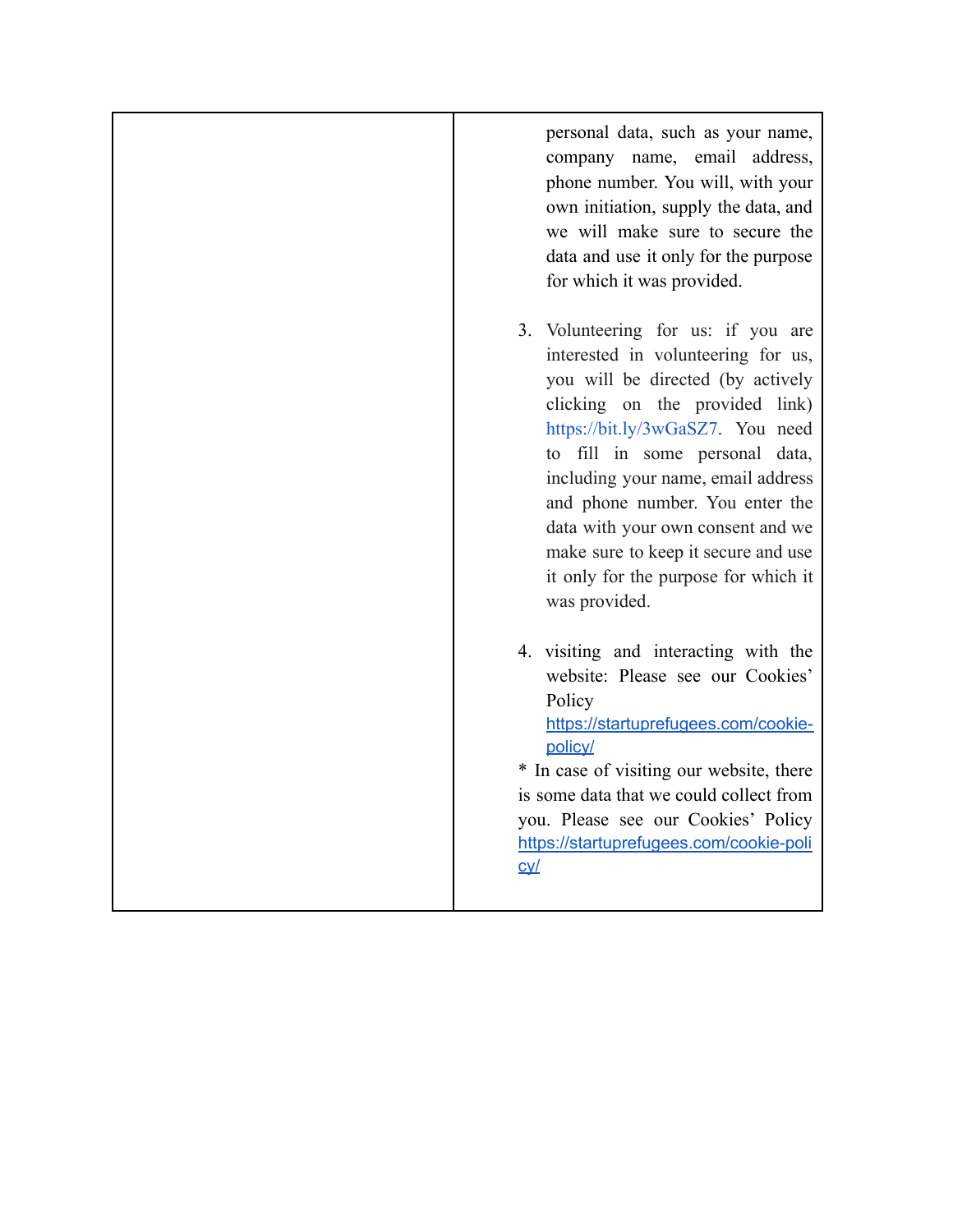| 5. The purpose for gathering and<br>processing the above mentioned<br>personal data | The registered customer's personal data is<br>processed in order to maintain, manage and<br>develop the customers relationships related to<br>the service, to perform analysis and compile<br>anonymous statistics, and to produce, offer<br>and develop the service. All types of personal<br>data provided by different data subjects, from<br>newcomers (immigrants) to companies and<br>volunteers are received based on specific<br>purposes. These purposes could be <i>i.a.</i> finding<br>or offering a job opportunity, sharing skills<br>and experience. We make sure that we receive<br>only necessary data suitable for serving a<br>specific purpose. Besides, we endeavor to<br>provide secure methods for processing the<br>data. E.g. Match profiles won't be accessible<br>with all staff, not all information provided on<br>the Match, such as legal residential status, will<br>be shared with the potential employers.<br>Startup Refugees needs such information to<br>successfully perform its tasks and serve the<br>data subject purpose of sharing the data.<br>Moreover, you have a chance to check your<br>visible data by yourself, and above all, you<br>have the right to ask us about the kind of<br>personal data that we have from you and the<br>kind of data that could be shared with<br>potential employers. Needless to remind that,<br>we will contact you each time before sharing<br>your data and ask your specific permission. |
|-------------------------------------------------------------------------------------|----------------------------------------------------------------------------------------------------------------------------------------------------------------------------------------------------------------------------------------------------------------------------------------------------------------------------------------------------------------------------------------------------------------------------------------------------------------------------------------------------------------------------------------------------------------------------------------------------------------------------------------------------------------------------------------------------------------------------------------------------------------------------------------------------------------------------------------------------------------------------------------------------------------------------------------------------------------------------------------------------------------------------------------------------------------------------------------------------------------------------------------------------------------------------------------------------------------------------------------------------------------------------------------------------------------------------------------------------------------------------------------------------------------------------------------------------------------------------|
| 6. Right to access the information                                                  | You have the right to contact and ask us to<br>send you a copy of all types of personal data<br>that we keep in our system from you. We try<br>to provide you with the data as soon as<br>possible, max within 3 to 4 weeks.                                                                                                                                                                                                                                                                                                                                                                                                                                                                                                                                                                                                                                                                                                                                                                                                                                                                                                                                                                                                                                                                                                                                                                                                                                               |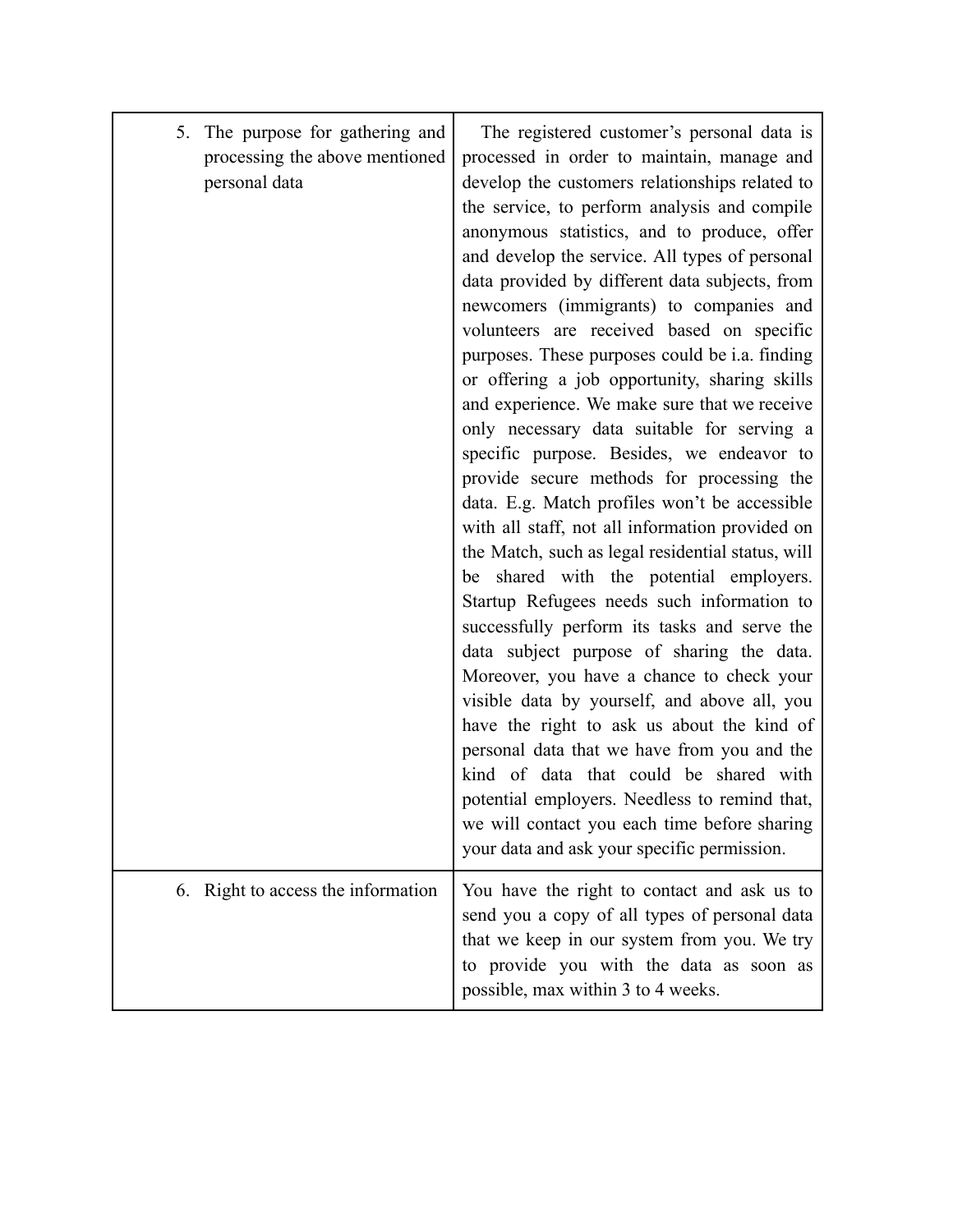| 7. Keeping the data | We make sure to keep your data secure and<br>in an organized way. CVs/profiles will be<br>saved and kept only in our database, Match.<br>The Match is protected by firewalls and other<br>technical means. The database is protected by<br>your strong password, codes that each time for<br>any log in would be sent to the users' phone,<br>and only specific, pre-determined staff could<br>access the database.<br>In case for a recruitment or any other valid<br>purposes, if we copy your data elsewhere, we<br>make sure that its new place is safe and<br>secure, serving the purpose and temporary. |
|---------------------|---------------------------------------------------------------------------------------------------------------------------------------------------------------------------------------------------------------------------------------------------------------------------------------------------------------------------------------------------------------------------------------------------------------------------------------------------------------------------------------------------------------------------------------------------------------------------------------------------------------|
|                     | Volunteer and other network members' data<br>will be saved on our internal CRM system<br>HubSpot which is accessible only by Phoenix<br>ry staff members. The data includes: 1) the<br>information you have provided Phoenix ry<br>regarding volunteering / working pro bono<br>with us 2) the date we have last contacted you<br>and the reason why we contacted you 3)<br>information about your cooperation and<br>interaction with Phoenix ry.                                                                                                                                                            |
|                     | We rarely keep personal data on hardcopies<br>(papers), if we do so, we make sure that it is<br>necessary and it is properly secured, locked<br>and only specific staff access it.                                                                                                                                                                                                                                                                                                                                                                                                                            |
|                     | We keep your data as long as it is necessary<br>for the purpose you provided it, or necessary<br>for other legal, administrative and security<br>purposes. You have anyway the right to<br>contact us and request to delete all kinds of<br>data that we have from you, unless in rare and<br>exceptional situations when doing so would be<br>against<br>legal<br>and<br>administrative<br>our<br>obligations. For instance, when you have<br>found a job through us, and for fund reporting                                                                                                                 |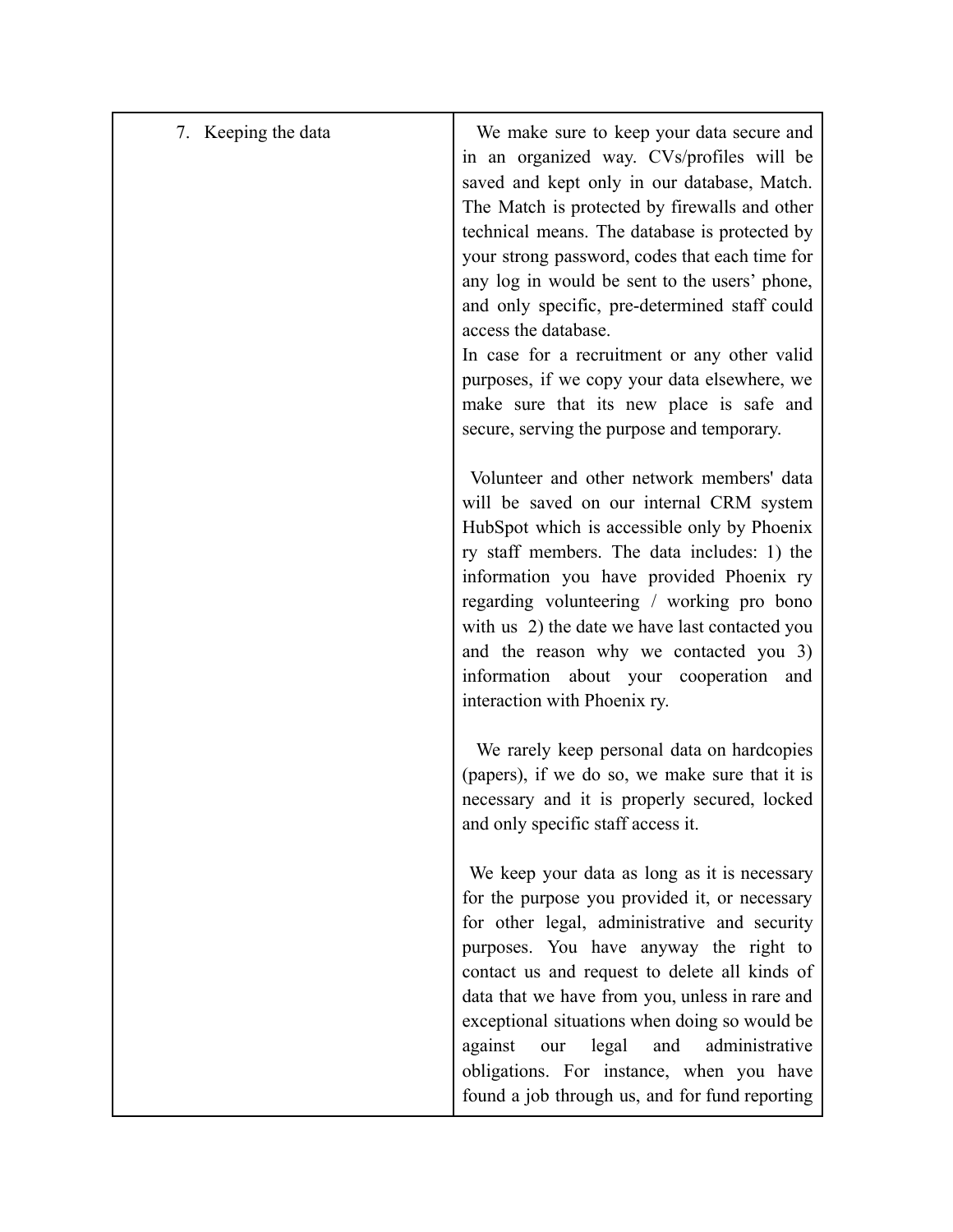|                     | purposes, we must keep some part of your<br>data. In this case we make sure to delete<br>anything else and will delete the ones needed<br>for a specific purpose, after the need is<br>fulfilled.                                                                                                                                                                                                                                                         |
|---------------------|-----------------------------------------------------------------------------------------------------------------------------------------------------------------------------------------------------------------------------------------------------------------------------------------------------------------------------------------------------------------------------------------------------------------------------------------------------------|
| 8. Sharing the data |                                                                                                                                                                                                                                                                                                                                                                                                                                                           |
|                     | As the main rule, we won't share your<br>personal data with anyone, unless 1. To fulfill<br>the purpose of data provided by you,<br>otherwise why are you providing us with your<br>data in the first place? For instance, sharing<br>your CV (which is kept in the Match) with a<br>potential employer. 2. Still, we contact you<br>and specifically ask from you for sharing your<br>data (in this case CV) with a specific<br>employer.*               |
|                     | So, both mentioned conditions are met, when<br>we start sharing your data. Moreover, your<br>consent is revocable, and you can always at<br>any stage contact us and ask us to stop<br>processing your data. If it is already too late,<br>we can contact the employer and request to<br>forget you.                                                                                                                                                      |
|                     | same rule applies when you are<br>The<br>volunteering, or being active as a network<br>member. Your personal data would be shared<br>1. internally among those staff, who need to<br>together with you provide training, workshops,<br>recruitment, etc. 2. Externally, only in specific<br>cases, and when it must be shared to meet the<br>purpose, (e.g. in a mentoring program when<br>you are volunteering as a mentor), with<br>specific newcomers. |